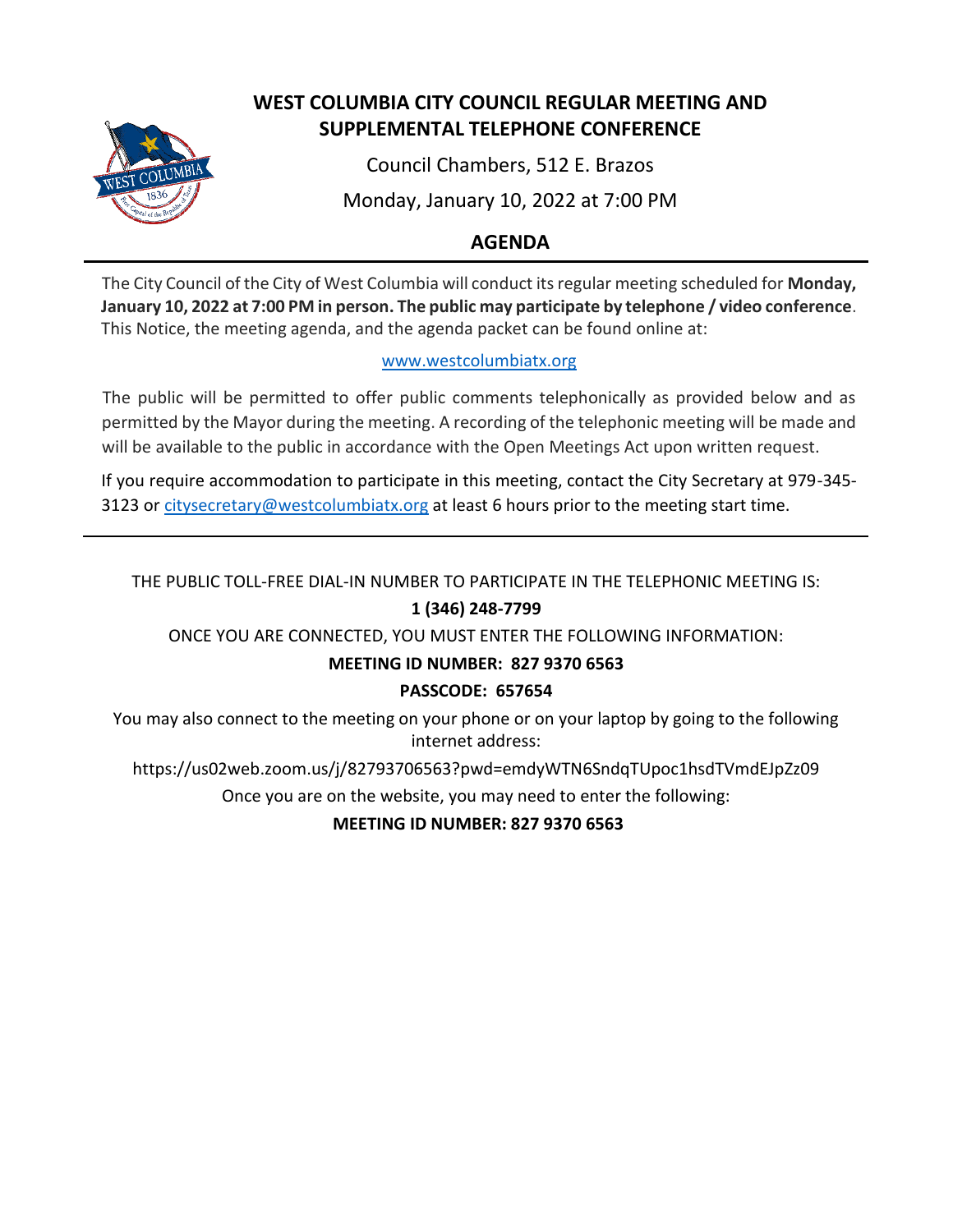The Agenda for this meeting will be as follows:

#### **INVOCATION & PLEDGES.**

#### **ROLL CALL OF COUNCIL.**

#### **MAYOR AND CITY COUNCIL GREETINGS.**

1. Employee of the Month

#### **PRESENTATION(S).**

2. Consider Presentation by Fuel Maxx

#### **CITIZEN'S COMMENTS.**

*Members of the public wishing to address Council should seek recognition by raising their hand, and when acknowledged, move to the podium and state their name and address. Specific factual information or a recitation of existing policy may be furnished in response to an inquiry made by a member of the general public but any deliberation, discussion or decision with respect to any subject about which the inquiry was made that is not on the agenda shall be limited to a proposal to place such subject on the agenda of a future meeting for which notice is provided in compliance with the Texas Open Meetings Act. The public is requested to limit presentation of comments regarding agenda and non-agenda items to five (5) minutes.*

#### **CITY MANAGER'S REPORT.**

3. City Manager's Report

#### **CONSENT AGENDA.**

- 4. Approval of Minutes from Previous Meeting
- 5. City Treasurer's Reports
- 6. Police Department Reports
- 7. Municipal Court Reports
- 8. Code Enforcement and Fire Marshal's Reports
- 9. Public Works Reports
- 10. Fire Department Reports

## **ITEMS REMOVED FROM CONSENT AGENDA.**

## **PUBLIC HEARINGS.**

- 11. Abatement of structures that have been found to be unoccupied and unsecured against unauthorized entry; Interior and exterior conditions constituting hazard to health, safety and welfare of citizens, endangerment to persons and property; therefore deemed dilapidated, substandard and/or unfit for human habitation
	- a. 701 E. Brazos Ave.
	- b. 314 Bell St.

#### **NEW BUSINESS.**

- 12. Consider Issuing Order of Abatement of Substandard Structure Located at 701 E. Brazos Ave
- 13. Consider Issuing Order of Abatement of Substandard Structure Located at 314 Bell St.
- 14. Consider Dismissal of Uncollectable Municipal Court Fines
- 15. Discuss and Consider Ordinance Amending Chapter 2, Section 2-253 Powers and Duties of the City Secretary